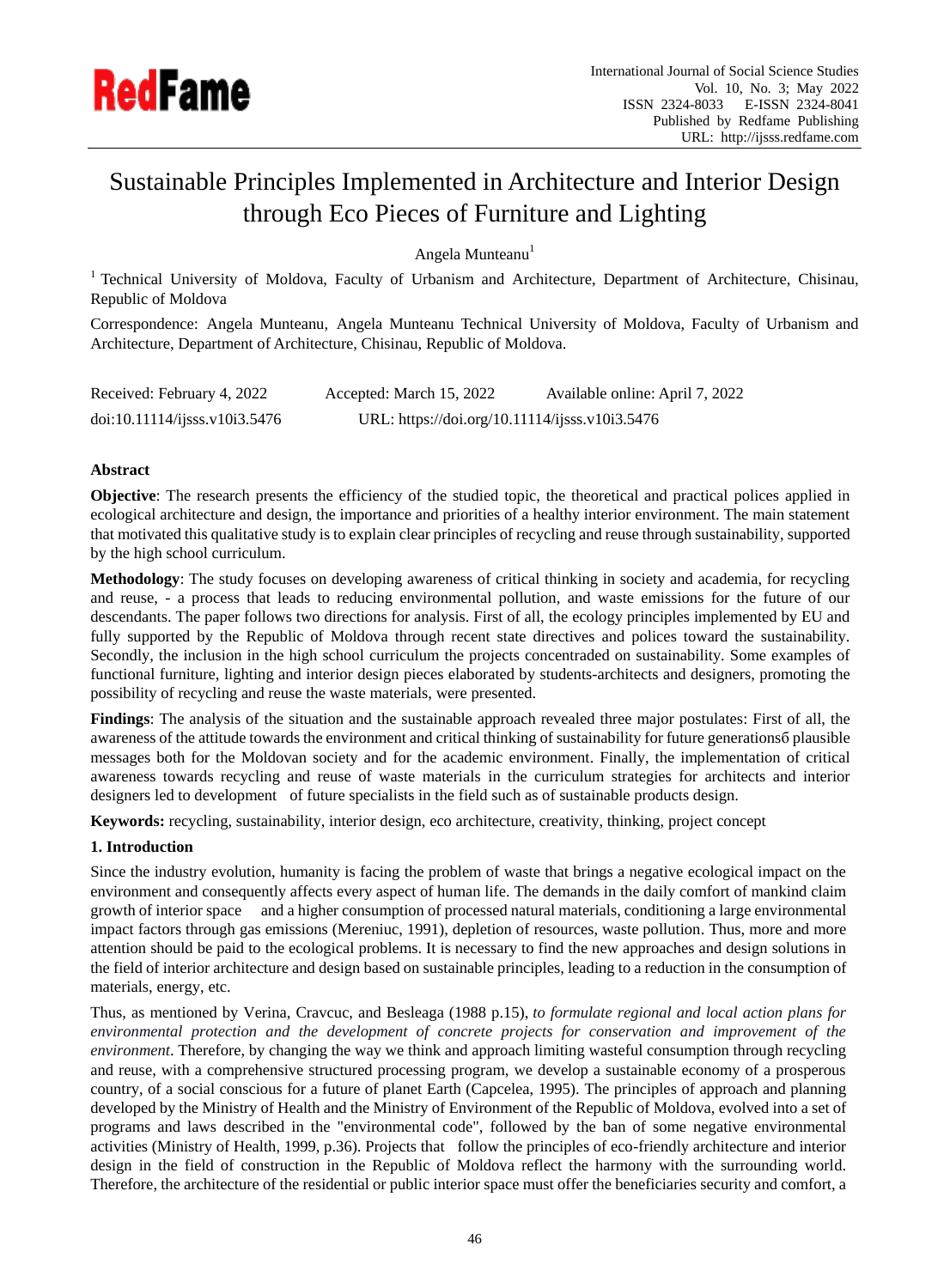pleasant psychological and emotional state, harmonious stylistic aesthetics adapted by all means: optimal and functional distribution, furniture, wall, and floor finishes, textiles, and colors, and the principal concept and most importantly, it is the healthy interior based on the sustainable materials used, (Stepanov, 1993) ensuring a lively interior design and environment. The new fundamental technique that appeared in the urban environment *"wild jungle"* - *green architecture*, is an innovative theme implementing in the design the energy efficiency and the best practices of landscape architecture. It is an important way of thinking of specialists, which would condition a minimal exploitation of natural resources, conservation of heat in the winter and cooling in the summer etc. The principle of place preservation offers a vision of the Eastern philosophy of nature - the unity and fusion of human beings with their natural environment. Professor Emeritus Christopher Martin mentions in his research, *"we learn to live together,"* and nature should be considered only a resource used for the benefit of humankind. The transition to sustainable architecture is an exhortation for specialists in the field and society, contributing to the present and future of humanity (Christopher, 2000).

## **2. Sustainable Approach, eco-Sustainable Principles**

Our vision presented in this paper is the recycling and reuse of materials, which leads to a sustainable life. Lasting capacity, the quality of an anthropic activity to carry out without exhausting the available resources and without destroying the environment, without compromising the possibilities to satisfy the needs of the next generations. According to environmental analyst Lester Russell Brown (b. 1934, USA), *sustainability is the effective solution for a bright future for mankind*, being nowadays an acute research topic for scientists around the world. Lester Russell Brown has written more than 50 books on global environmental issues, such as global warming, water depletion, food and energy shortages, the need for smart, sustainable architecture and design, which were translated in more than forty languages. He introduces the concept of eco-economy, which can be developed in the long run without affecting the environment, described and analyzed in one of his works: *"Eco-Economy: Building an Economy for the Earth".* Thus, Lester Russell Brown comes up with proposals for resolving the conflict between industrial civilization and the environment, (Figure 1) mentioning the correlation of aspects of resource use volume (Lester Russell Brown).



Figure 1. Lester Russell Brown, the concept of eco-economy - circular economy

As shown in Figure 1, Lester Russell Brown analyzes the concept of eco-economy- circular economy.

In conclusion, this concept adopted by environmental analyst Lester Russell Brown, one of humanity's greatest voices for the environment, points to the importance of recycling and waste processing. However, in the opinion of theorists (Hesselgren, 1975; Lester Russell Brown, 2001), a conscious society must analyze, weigh, and plan the use of natural resources for economic and social balance.

It is necessary to emphasize that sustainability must become a principle and a way of life for 21st-century humanity. Sustainability is also a current issue for the government of the Republic of Moldova and researchers who come up with sustainability solutions supported by the European Union and the Romanian Government for environmental projects. The most important thing to be considered is the construction field, focused on green urban architecture - a principle applied by Moldovan architects in contemporary urban planning projects. (Figure 2).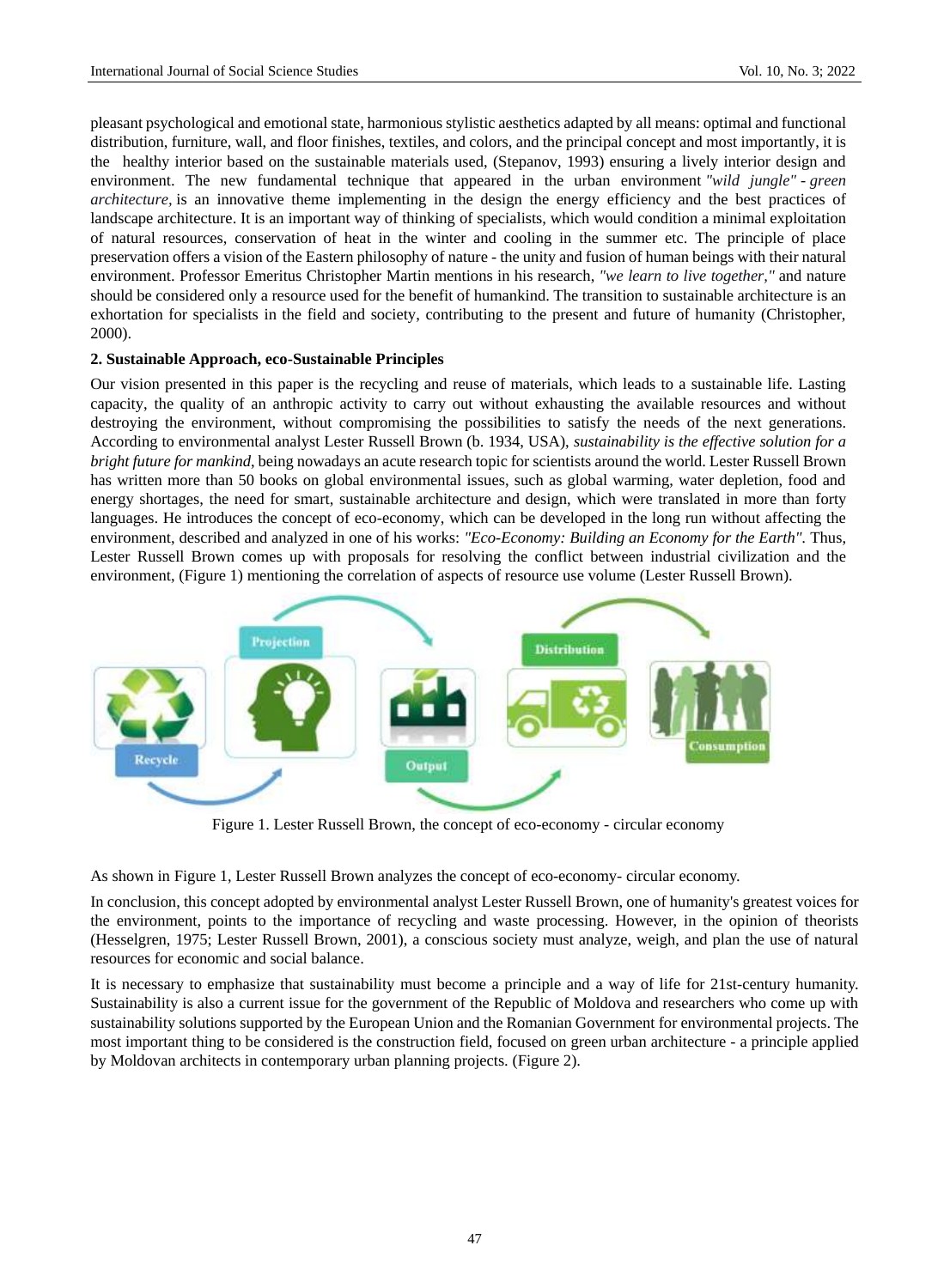

Figure 2. Urban green architecture project for Chisinau, Republic of Moldova

The approach to the position of designing a green architecture gives the priority to the technics reducing pollution and heating of the city, trying getting closer to the natural environment. It is important to educate the future architects by promoting the sustainable architecture. A trimendous example can be considered the lectures holded in the specialized classes of architectural design in the Department of Architecture, Faculty of Urbanism and Architecture (FUA), Technical University of Moldova (TUM), through involvement in real projects coordinated with the City Hall of Chisinau, Union of Architects of the Republic of Moldova (FUA-UTM student-architects, 2021).

Table 1. Benefits of recycling and reuse



As shown in Table 1. The benefits of recycling and reuse reduce environmental pollution

# **3. Eco Design - Creativity - Reuse - A New Life of a Product**

Thus, extensive eco-themed projects are studied and applied in practice in lectures and seminars by student-architects and master-designers of FUA, TUM. Wonderful and creative works are the results of sustainable concepts - various pieces of furniture, decorative objects, and lighting. Chairs and stools, transformable and multifunctional armchairs with storage spaces, tables for newspapers and coffee, table and floor lamps, etc., great results, presented during the event started several years ago. The Scientific-Practical Seminar "Sustainable Eco Design" is already in its 3rd edition in 2022. The message of this event is to communicate the importance to have a clear vision on the waste that can serve as a source for new design products that will last in the home longer (FUA-UTM, 2021).

The theme we researched on the ecological field included the feasible actions of recycling waste/secondary materials for a sustainable and functional interior object. The challenge was a tailor-made one, and the students had the opportunity to create a custom design concept by using affordable recyclable materials. The aim of the project was to create the sketch of the object through original, bionic, or parametric forms, having multi-functionality, aesthetics, durability, with the final stage of adaptation in an interior space (Figure 3 a, b).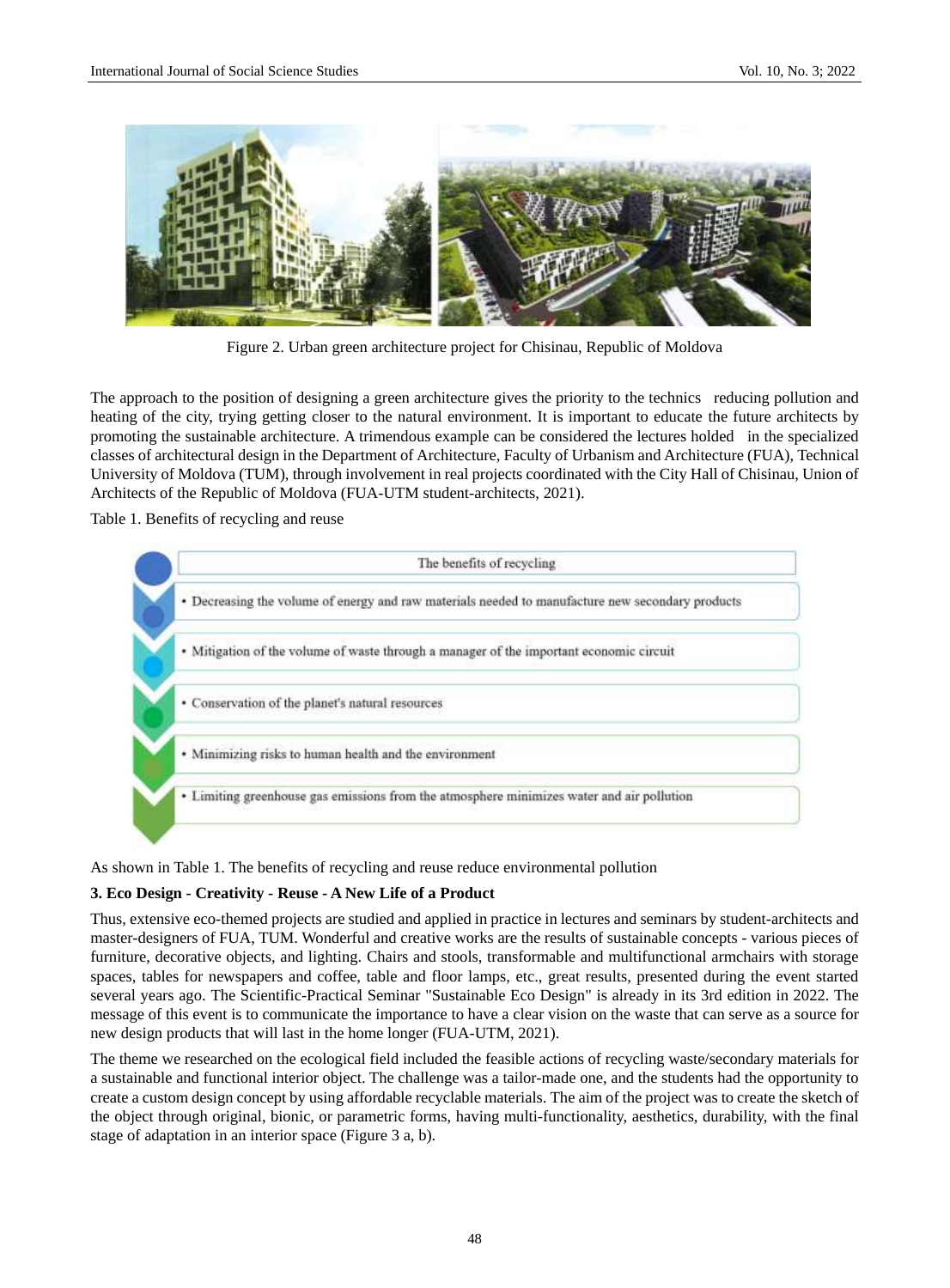

Figure 3. a. Project proposal - furniture drawing made from recycled materials



Figure 3. b. Project proposal - bunk dwelling completed with durable furniture

The aim of this paper is to reduce the impact of waste and emissions by converting the secondary materials in useful objects implemented in the interior and being an example of sustainability. The main purpose of environmentally friendly design is to anticipate and reduce the negative impact on the environment through the manufacturing process of furniture or lighting from recycled materials from construction, finishes, etc., used, and then completely eliminated from its life circuit. At the same time, the eco-design maintains the quality level of the product depending on its use. The responsibility and importance of future specialists from the FUA, TUM, program Architecture and Interior Design (Munteanu, 2020; Munteanu, 2021), is to protect the environment. Thus, of all the arts, architecture and design are the most strongly associated with the real material world and human life. The solutions for both utilitarian and creative tasks are inseparably combined in each architectural structure.

Designers and architects are professional creators of the living space, cleverly applying the reuse of waste through sustainable and durable materials. Inspired students came up with proposals for eco-projects using the materials they collected: paper and cardboard tubes, old projects, tree sticks, and roots, tires, wood, crates, and pallets from construction, window panes, industrial mechanisms from warehouses, everything useful for reuse. The resulting reuse of materials gives to old, stored objects a new life, taking into account environmental, social, and economic benefits as well as an appealing design. These original works are examples to be followed for the whole society and academia. Usage of recycled materials get us a chance to promote the green innovation in sustainable design (Figure 4 a, b).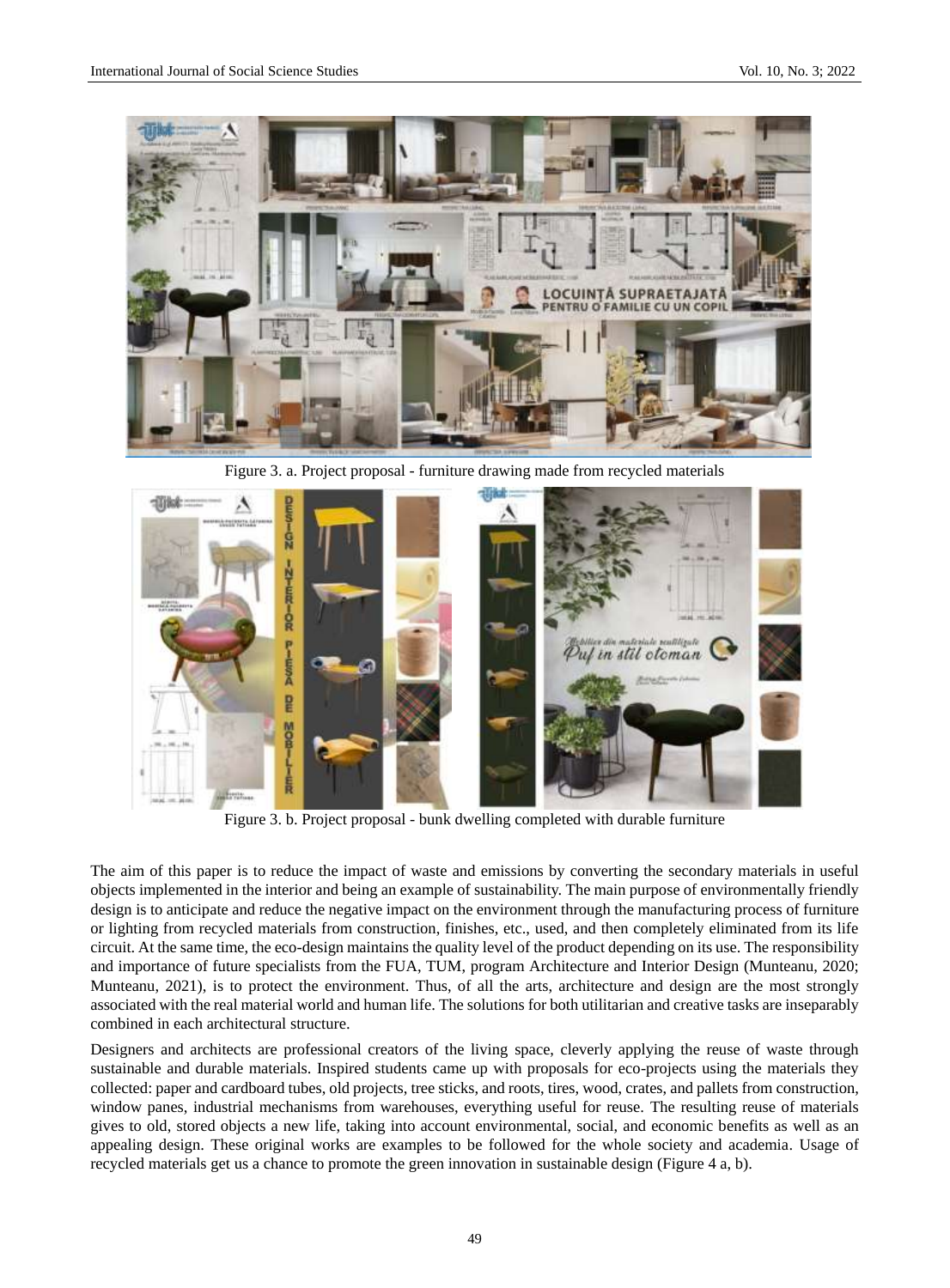

Figure 4. a. Table for the living room, furniture board made of recycled materials, braided crate made of rug



Figure 4. b. Project board of the interior with table for the living room made of recycled materials

Our research focuses on developing awareness of critical thinking in society and academia, for recycling and reuse of waste materials. The example of practical seminar work performed by the team of fifth year students consist of: 1. Designing the concept of a living room furniture - armchair; 2. Selection of recycled material - a tire, Cover - an old towel; 3. Sketching the piece of furniture; 4. Making upholstered furniture with the following criteria: comfort, durability, easily accessible materials (car tire), functional, aesthetic appearance (figure 5).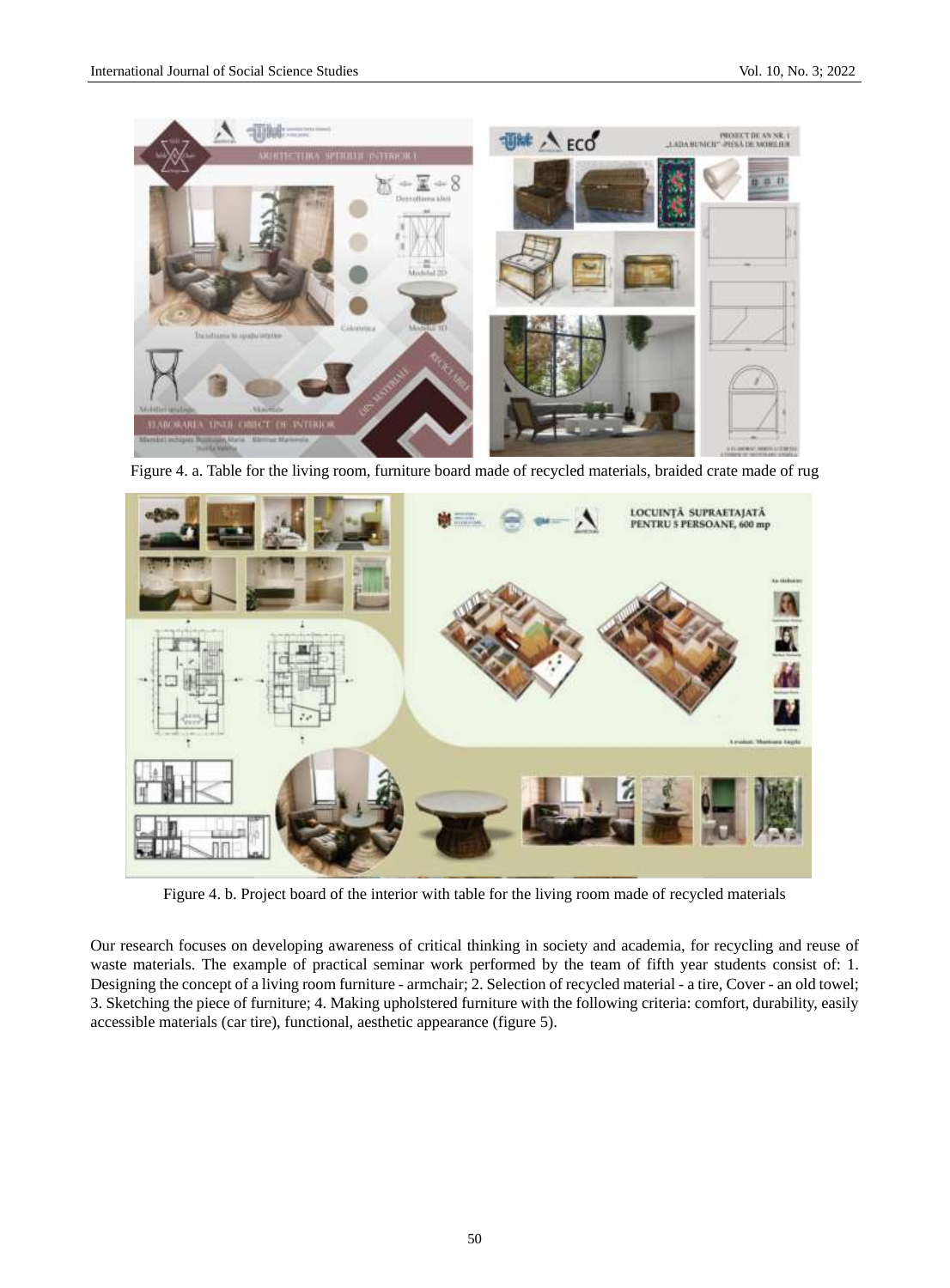

Figure 5. Living room armchair, work steps

These sustainable pieces of furniture do not require large expenses, as all materials are on the hand and easily accessible. They fit easily into the living environment and perform the same functions as the furniture from specialized shops, are mobile, appropriate in any corner and area of our home (Figure 6).



Figure 6. Work team, sustainable furniture framed inside

In the result, besides the students satisfaction, has been acquired the formation of new concepts of thinking towards a sustainable design through the use of waste materials, transformed into environmentally efficient, social, and economic added value. The seminars "Interior Architecture", gain a strategic role in the practice of contemporary design architecture, in addition, it is an applicable study, based on the continuous progress of cultural and technological theories and practices. Therefore, through critical contributions on this topic students can play a relevant role in dissemination of knowledge and encouraging progress in the field.

Eco-design is an evolving concept over time, which is considered an affordable solution to reduce the negative impact of materials on the environment. Using the recyclable materials we get a chance to promote eco-innovation. The event always gathers a curious audience from all fields, it presents useful, functional and original students works - tables, chairs, armchairs, lamps, etc. appreciated by visitors.

As in any other field, in architecture and interior design, the appreciation of beauty is strongly influenced by education, ideology, social environment. But in this case, we are talking about a rational beauty, which harmoniously combines the useful and the beautiful.

The philosopher Paul Souriau (1852–1926), mentioned in his works on inventions and aesthetics (Souriau, 1904 p. 56). *"... everything is perfect in its own way, when it is suitable for its purpose… There can be no clash between useful and beautiful. The object acquires its beauty when its form is the open expression of its function".* Identifying the senses and thinking about the objects and phenomena from the surrounding reality, through direct reflection - principles of beauty and usefulness, can be applied in education as a key point for sustainable future development (Souriau, 1904).

*"Man can master nature as long as he obeys its laws"* /Gr. Antipa/

Today, the importance of sustainable thinking in academia through education towards the formation of professional concepts of sustainability of specialists in interior design and architecture is imperative. At the Technical University of Moldova we consider the importance of motivation in affording the sustainable theme. Being halped by guests from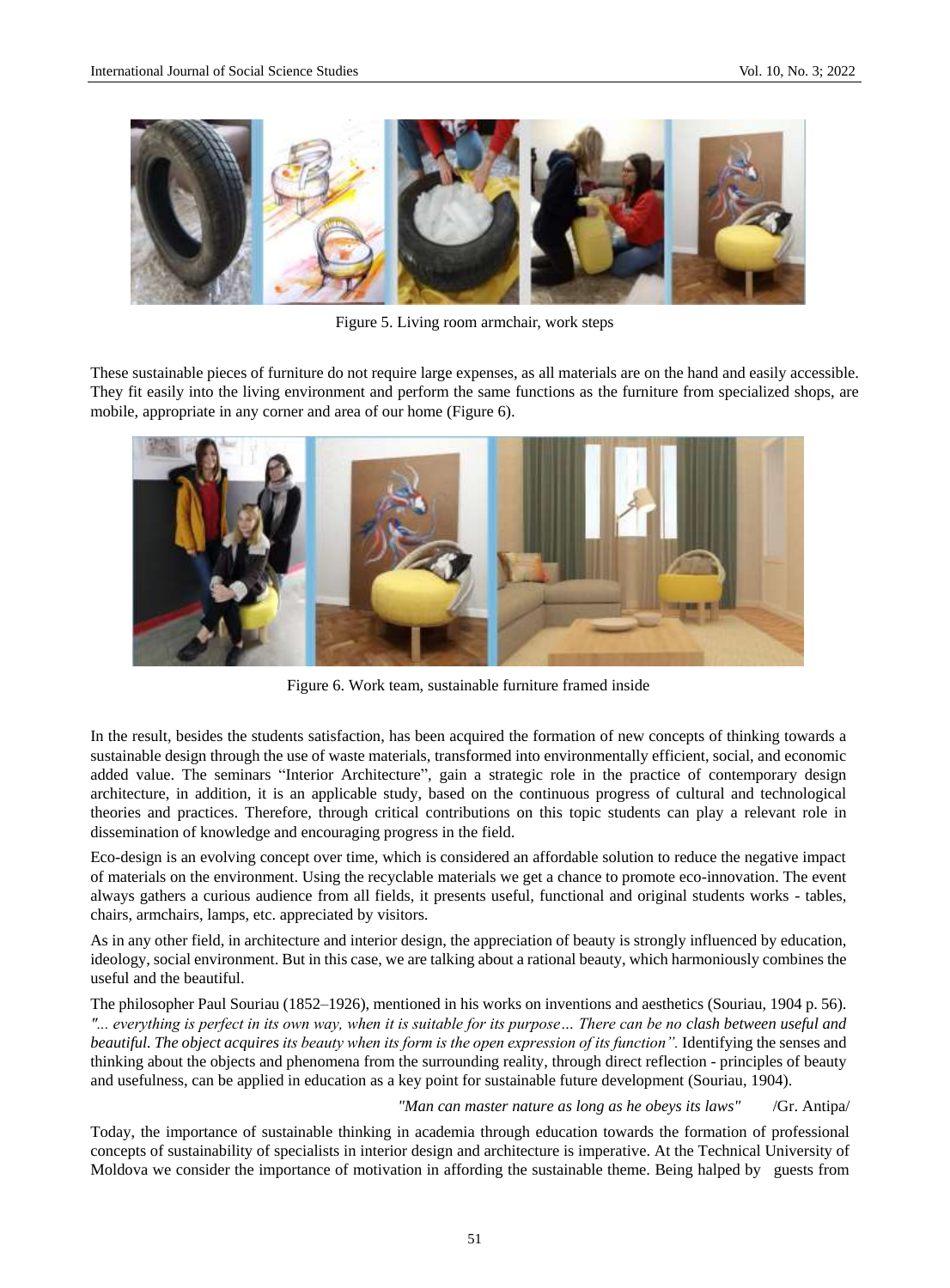various fields, the project led to formation of clear concepts and visions, based on a strategic plan, and got a large media coverage.

The first thing to be considered for sustainable interior-green object creation, is the working plan containing the concept of ideas, the model, sustainable materials, work steps and the end a functional life-size object with aesthetic appearance and located in an indoor environment. The project was organized for the teamwork of 3-4 people each, with well-defined work stages. Initially a research on the ecological situation in the region was done (Aloone & Bey, 2009), followed by estimation of the impact factors of recycling and reuse of waste materials, personalized and creative form of the work concept but also inspiration from natural formal, parametric architecture concept (Table 2).



Table 2. The concept of furniture from recycled materials

As shown in Table 2, these are the stages of a recycled furniture concept

Another example of a sustainable object framed in a public or private interior space is the modular armchair, the work of 5th-year students, the academic group ARH-151. In the beginning, recycled materials were selected: sheets and tubes of pressed, colored cardboard and cardboard for resistance. Then the concept of the armchair followed a shape inspired by the snail shell, perfectly inscribed in the Fibonacci spiral (Eves, 1990), where the construction of the object also obtains a circular unfolding, through a set of colored modules. A result that embodies the principles of sustainability of a piece of furniture functional and harmonious with the interior space (Figure 7, 8).



Figure 7. Armchair - Concept and idea, sketches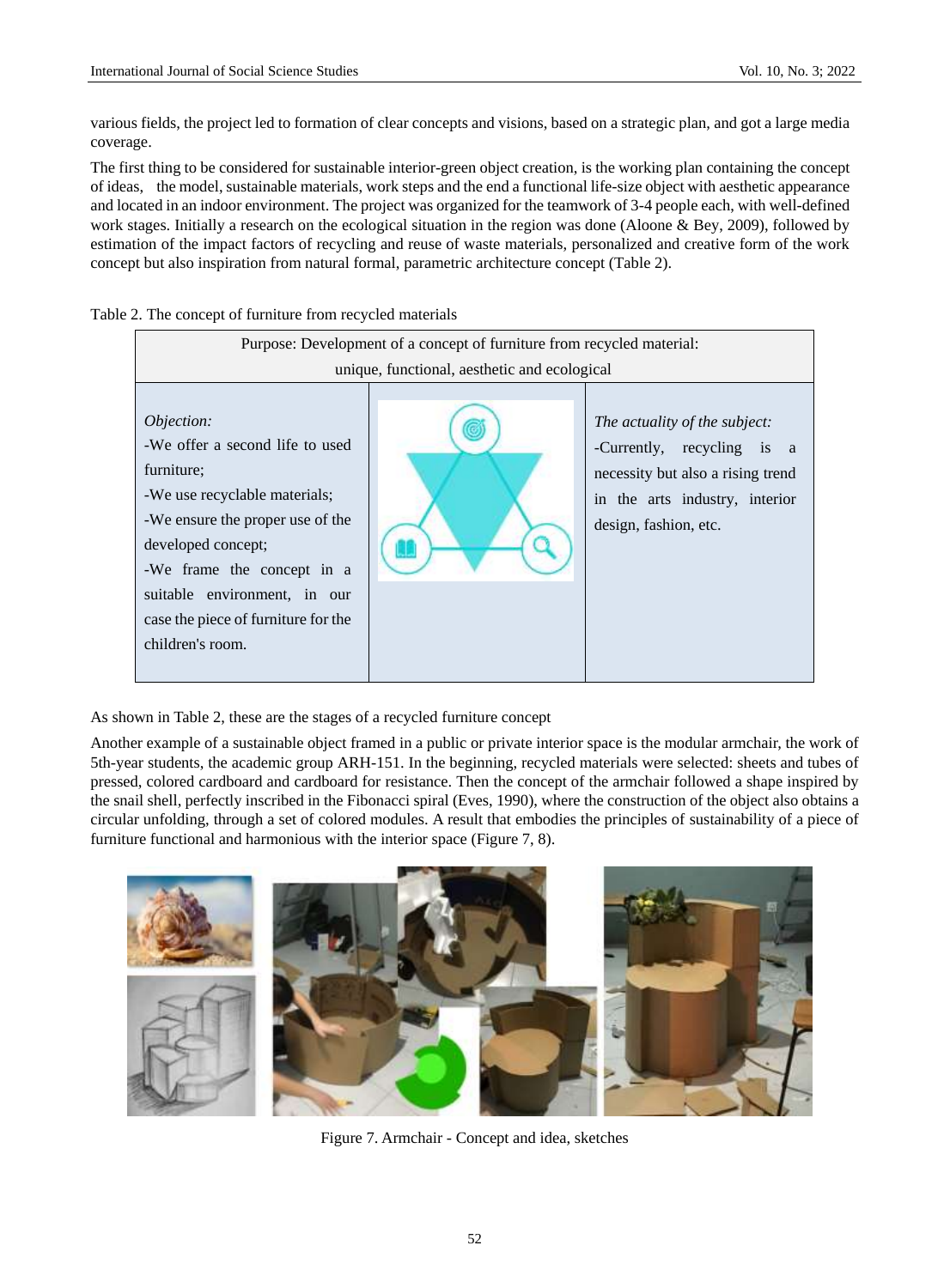

Figure 8. Armchair - bionic shape, sustainable final result framed in the interior space

Another unique and creative work is the coffee table, colorful work of a group of student architects, academic group ARH-152. The finesse, femininity, and elegance of the decorative table are welcome for any area in the interior. Selecting a part of a worn chair, namely the structure of the legs, with fantasy and creativity for the decorative object were reused recycled materials: colored cardboard for waves of various sizes, threads from old clothes, then applying the weaving technique feet in the colors of the sky (figure 9).



Figure 9. Sustainable piece of furniture - decorative table

Another special table created from recycled materials, reminiscent of rustic-eco styling with modern elements, is the living room table, made by students of the ARH-153 group. The paper implements the sustainable principles (Shedroff, 2009) of construction and selected materials from dry tree branches, tied with sackcloths for the concept of sustainable design (figure 10).



Figure 10. Sustainable living room table

Addressing and solving sustainable development issues is responsible and requires the involvement of both designers and conscious society, producers and consumers alike, challenging to consider environmental values and operating methods alike. A designer is in a key position to influence the functioning, in our case the architect students and master students had the theoretical and practical educational task, to promote a change of professional and civic thinking of the society.

*"Those who have the privilege of knowing have the duty to act"* /Albert Einsten/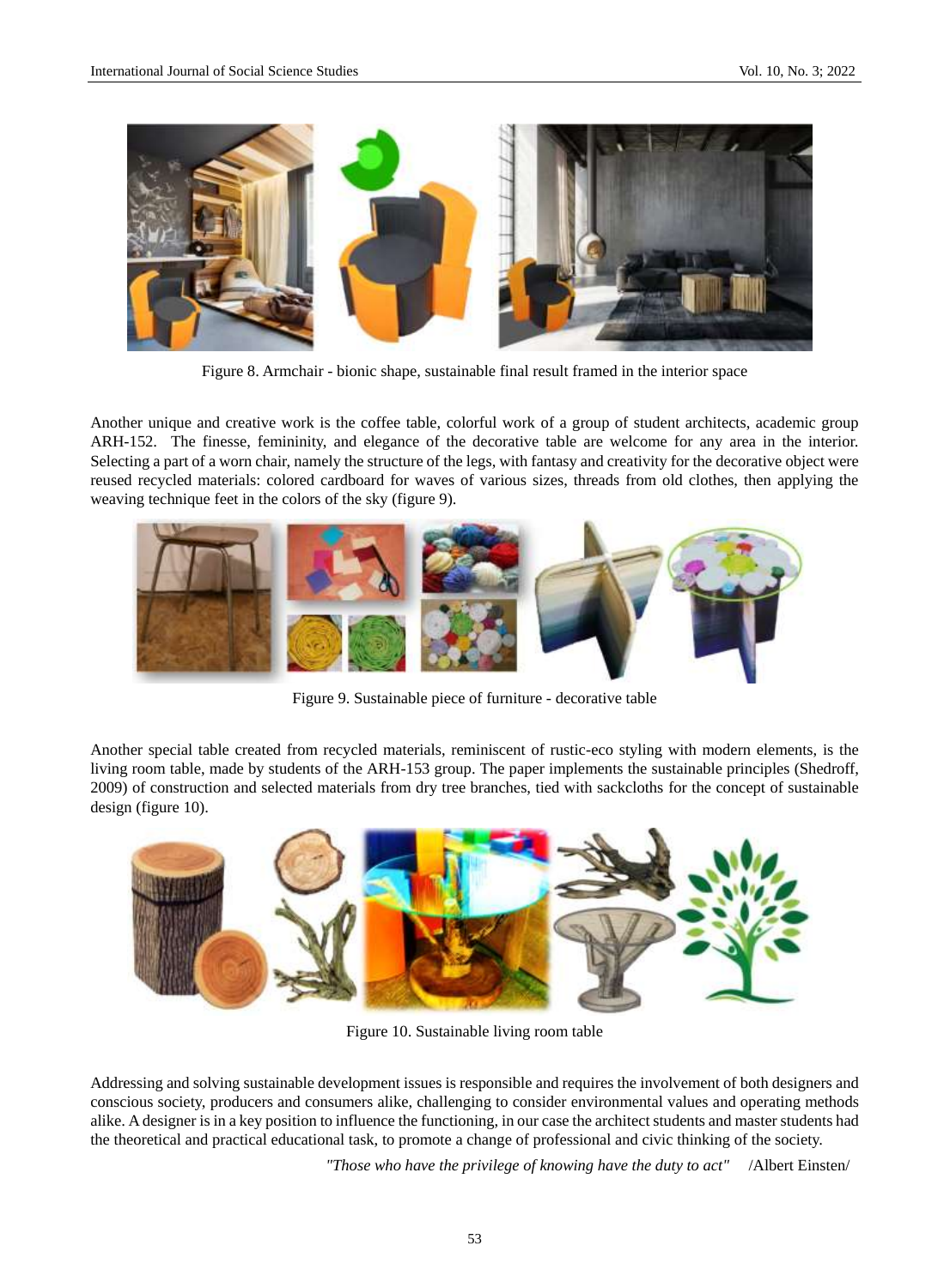Based on the theme of recycling and reuse of secondary materials from waste into an eco-sustainable object for interior space, researched and applied by us in a long-term project each time demonstrates the change of thinking and caring attitude towards the environment of the young generation of student-architects and designers, real projects discussed in this presentation. At the end of the work stages, students mention that this experience motivates and inspires them for further and deeper study of ecology, to think about tomorrow, to accept that in the future the architects and designers will be responsible for the environment around us to a greater extent than any other professions. From now, they will participate in national and international sustainable education projects in a new way, caring about the usefulness, cleanliness, ecology, and the sustainability – a way for the success.

### **4. Conclusions**

Finally, we can conclude that raising the awareness of society's thinking, through concept projects implemented in the curriculum, with practical exercises in recycling and reuse, lead to the new ideas quickly and efficiently. The sustainable principles are in the key position to influence, produce and operate environmentally friendly objects. Principles for eco-friendly architecture and interior design are based on the circular economy, on strategies whose aim is to provide products with an unlimited lifespan in a closed-loop, without waste; any form of interior design that facilitates recycling and reuse of materials should replace non-renewable ones; the use of fewer materials and resources to manufacture products; the production of less waste and pollution possible; minimizes environmental impact through integration with living processes. At the same time, green design and architecture also maintain the quality level of the product according to its ideal use.

Ecological thinking comes with new challenges and offers completely new opportunities. Today, in the process of training future architects and designers, within the Technical University of Moldova, we pursue education applied on principles of sustainability for students specializing in architecture and interior design through theoretical-practical projects with works-eco concepts presented in Scientific-practical seminars on sustainability, blessed in society and educational institutions. The message of the event is manifested on the ecological issue, transmitted through examples of works designed by the sustainable design of students, starting from the green stereotype, to a practical application through technology.

And finally, we mention that our project aims to come with an educational message for society, to appreciate nature, to reduce the consumption of natural resources, to become a skill recycling and reuse to preserve and maintain all the richness and beauty of environment: *"A cleaner and healthier environment start with you !"*

#### **Confirmation**

This paper is a result of the scientific project "Postdoctoral Programs" for the years 2021-2022, priority: Societal Challenges, entitled: Morphological stylistics in interior design, architecture, fine arts in Moldova, with the number 21.00208.8007.11 / PD.

#### **References**

- Aloone, M., & Bey, N. (2009). *Improving the environment through product development. Guide.* Danish EPA, Copenhagen Denmark, 2009, ISBN 978-87-7052-950-1, p. 46.
- Brown, L. R. (2001). *Eco-economy: building an economy for the Earth*. Available as an e-book through iBookstore, Amazon, Barnes and Noble, Kobo and Sony. Retrieved 16.12.2021,<http://www.earth-policy.org/books/wote>
- Brown, L. R. (2021). *The world on the sidelines: How to prevent economic and environmental collapse.* Available as an eBook through iBookstore, Amazon, Barnes and Noble, Kobo and Sony. Retrieved December 14, 2021, from <http://www.earth-policy.org/books/wote>
- Capcelea A. (1995). *The Republic of Moldova on the path of sustainable development.* Chisinau, Institute for Scientific Research in the Field of Technical-Scientific Information, 96 p.
- Christopher, D. (2000). *Places where the soul lives.* Moscow: Ladya Publishing House, 135 p.
- Eves, H. (1990). *A presentation of the history of mathematics.* ISBN 0-03-029558-0 (ediția a VI-a), p. 261.
- FUA-UTM marked World Recycling Day with an ECO DESIGN seminar. Retrieved 21.02.2022, Latest news blog <https://utm.md/blog/2021/03/22/fua-utm-a-marcat-ziua-reciclarii-mondiale-prin-seminarul-eco-design/>
- FUA-UTM student-architects propose an urban metamorphosis project, Retrieved 21.02.2022, Latest news blog [https://utm.md/blog/2021/01/27/studentii-arhitecti-ai-fua-utm-isi-propun-un-proiect-de-metamorfoza-urbana/.](https://utm.md/blog/2021/01/27/studentii-arhitecti-ai-fua-utm-isi-propun-un-proiect-de-metamorfoza-urbana/)
- Hesselgren, S. (1975). *Man's perception of man-made environment. An architectural theory by Sven Hesselgren*. Monday. Retrieved December 15, 2021, from Wikipedia, the free encyclopedia [https://en.wikipedia.org/wiki/Lester\\_R.\\_Brown](https://en.wikipedia.org/wiki/Lester_R._Brown)